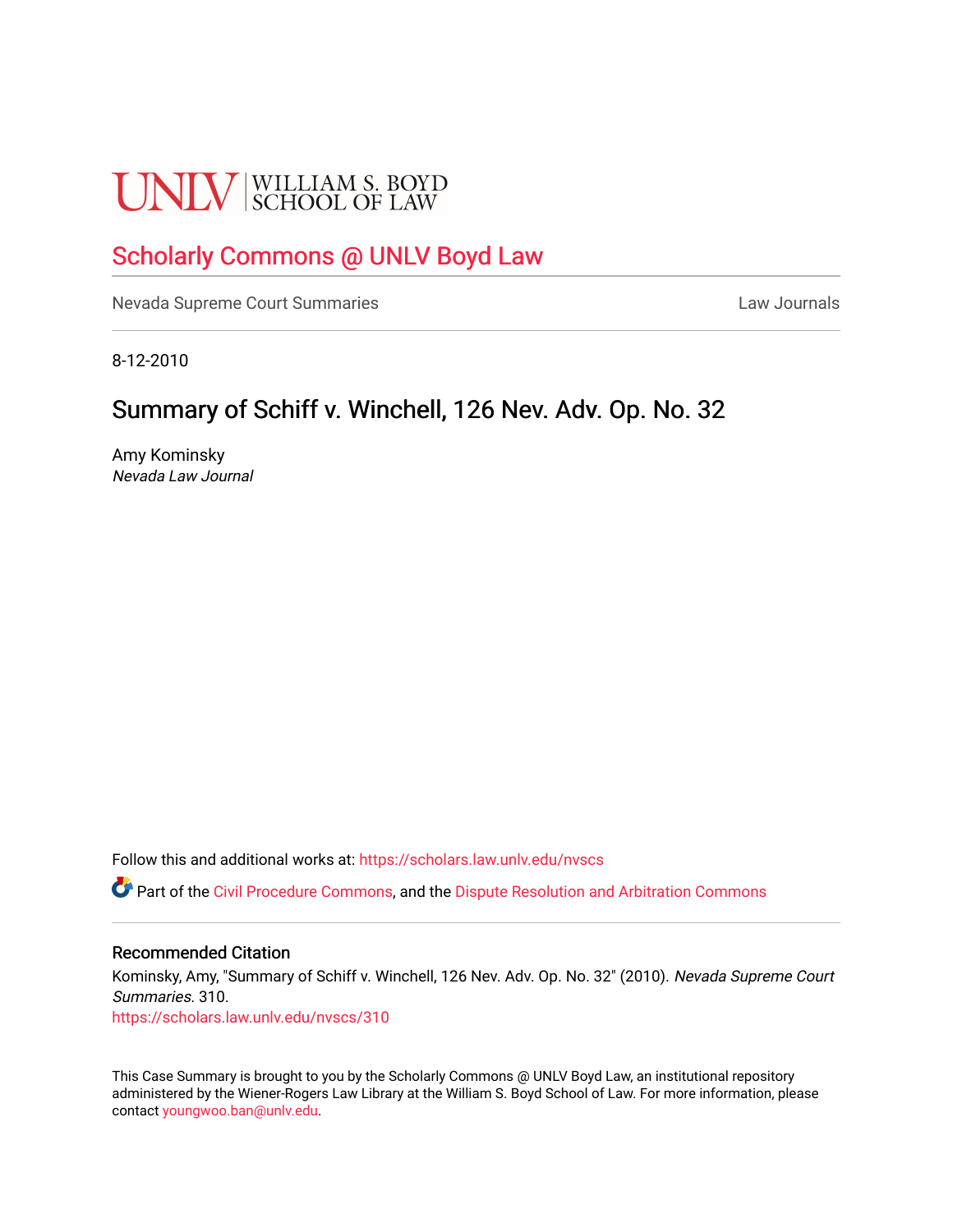## *Schiff v. Winchell***, 126 Nev. Adv. Op. No. 32 (August 12, 2010)<sup>1</sup>**

## **CIVIL PROCEDURE- PROPER TIME FOR DETERMINING CALCULATION OF PREJUDGMENT INTEREST WHEN A JUDGMENT IS APPEALED AND AFFIRMED**

#### **Summary**

The Court determined whether the pre-judgment interest rate is calculated based the date of the original judgment or the date of affirmation on appeal.

#### **Disposition/Outcome**

The Nevada Supreme Court determined that the pre-judgment interest rate must be calculated on the date when an original judgment is entered, even if that judgment is appealed and subsequently altered or amended.

### **Factual and Procedural History**

The original case was a landlord tenant dispute, where respondent Winchell obtained a judgment against appellant, Schiff for conversion. The judgment was appealed, and nine months later the Supreme Court affirmed in part and reversed in part, ordering that the judgment be reduced by the amount recovered under an insurance policy.<sup>2</sup> The district court determined that the pre-judgment interest rate would be calculated on the date of entry of the original judgment, and this case arose from that decision.

#### **Discussion**

The Supreme Court was asked to determine the proper date of calculation of prejudgment interest is where a judgment is appealed and later altered or amended. Schiff argued that the interest rate on the date of the amended judgment should apply because this was when a conclusive and accurate judgment was determined. Conversely, Winchell argued that the proper date for determining the pre-judgment interest rate is when the original judgment is entered, because is closest to the date of the actual loss.

An award of prejudgment interest is authorized by statute "for any debts, damages, or costs" from the time of service of the summons until the judgment is satisfied.<sup>3</sup> Satisfaction occurs upon entry of the judgment in the district court, but the statute does not differentiate between the original judgment and an amended judgment.<sup>4</sup> Previously, there was no direct authority on this issue, but Nevada Rule of Appellate Procedure 37 established the date for determining the post-judgment interest rate, and provided guidance in this case. This rule states that if a judgment is affirmed, interest is payable from the date of entry of the judgment.<sup>5</sup> Therefore, the Court next determined whether a modification of a judgment constituted affirmation such that NRAP 37 applied. After considering law in neighboring states, that Court held that any modification of a judgment, whether up or down, is considered an affirmation of

 $\overline{a}$ 

 $<sup>1</sup>$  By Amy Kominsky.</sup>

<sup>2</sup> Winchell v. Schiff, 124 Nev. 938, 193 P.3d 946 (2008).

 $3$  Nev. Rev. Stat. 17.130(1)-(2) (2007).

<sup>4</sup> Lee v. Ball, 121 Nev. 391, 396, 116 P.3d 64, 67 (2005).

 $5$  NEVADA RULE OF APPELLATE PROCEDURE 37(a)-(b) (2006).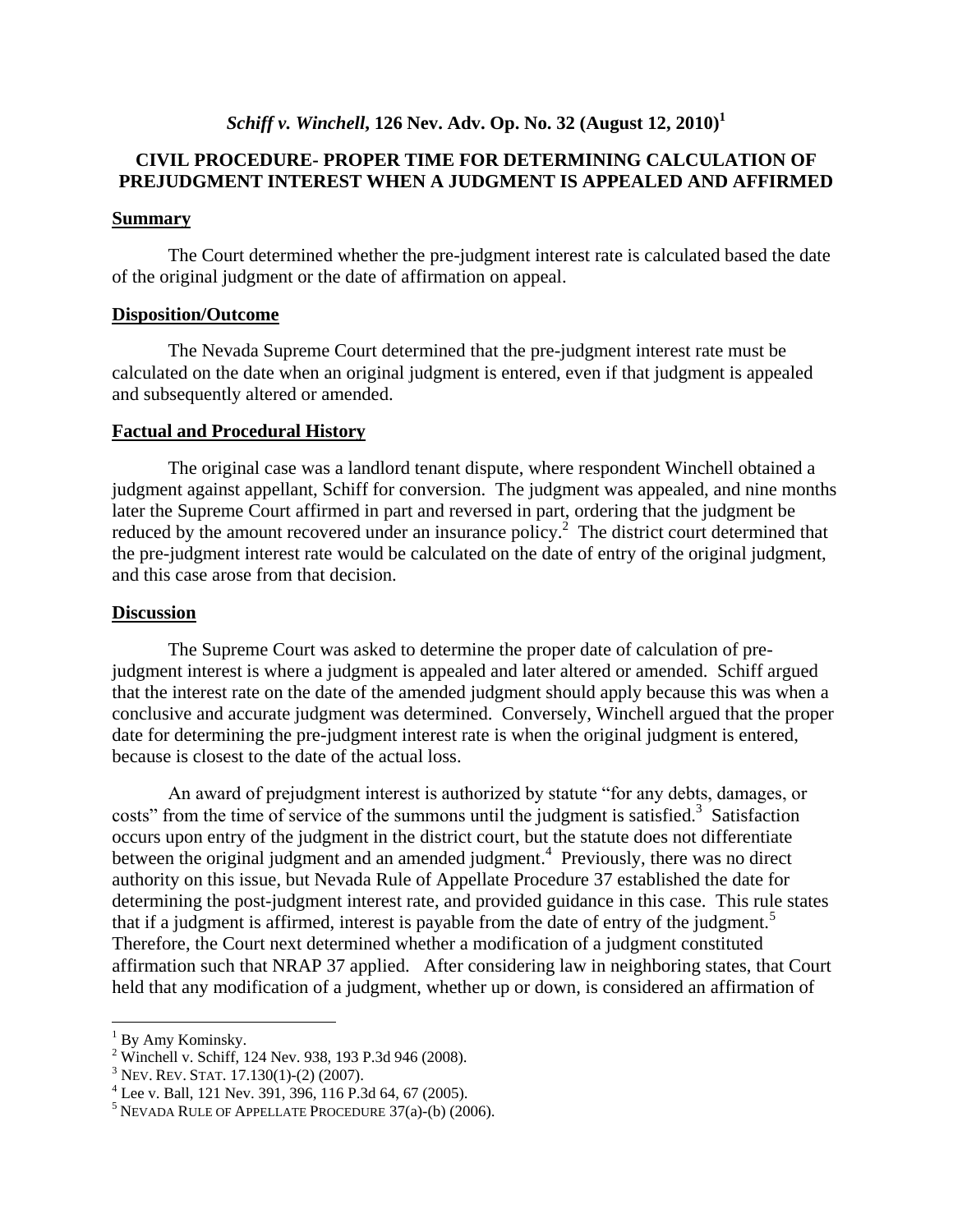that judgment and the date of calculation of pre-judgment interest will be the date of entry of the original judgment.

## **Conclusion**

The date of entry of judgment is the date on which the pre-judgment interest rate must be calculated.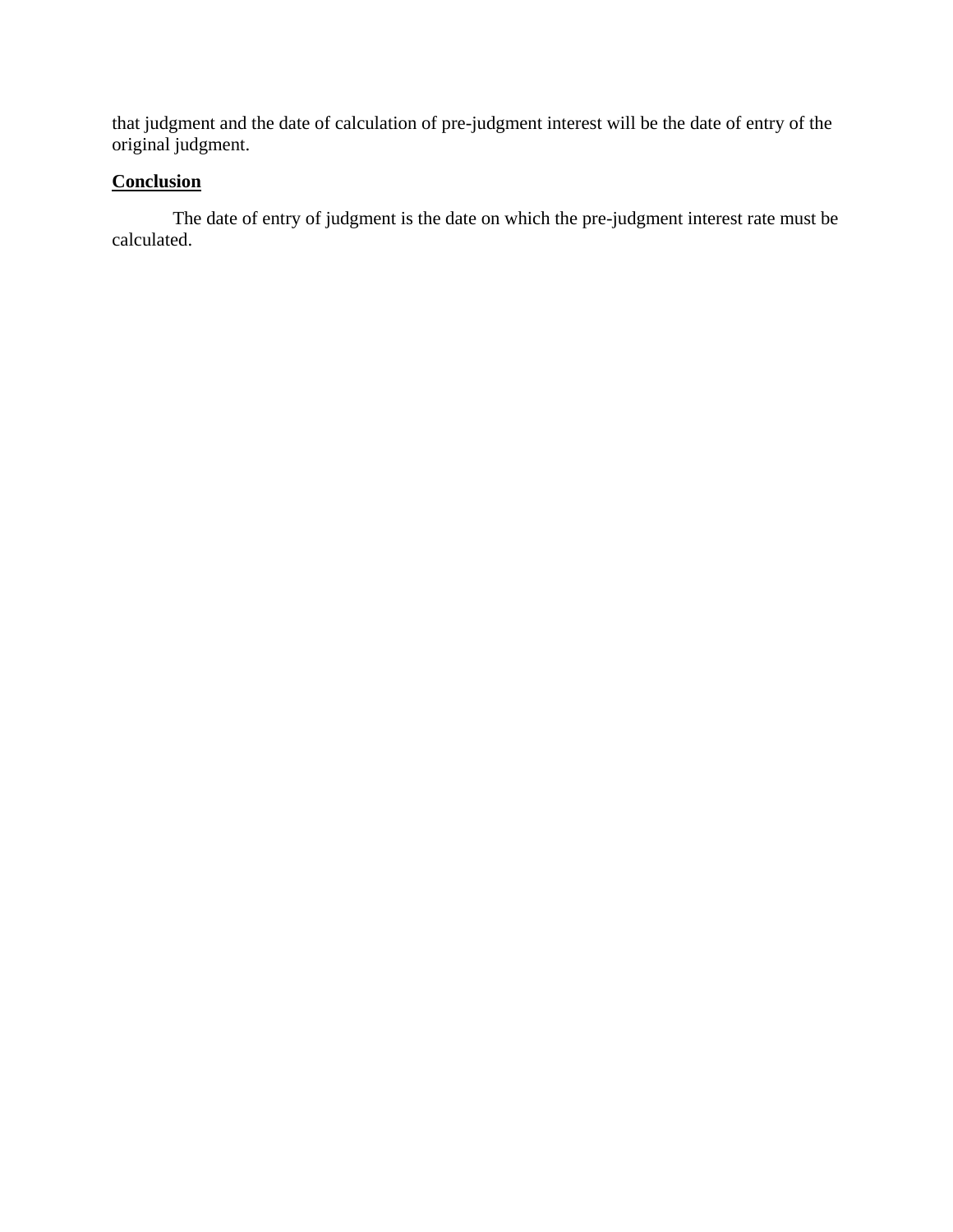Cite as: Schiff v. Winchell

126 Nev. Adv. Op. No. 32

August 12, 2010

## IN THE SUPREME COURT OF THE STATE OF NEVADA

No. 53168

## RENATE SCHIFF, TRUSTEE, SCHIFF PROPERTIES,

Appellant,

vs.

## CALVIN WINCHELL, AN INDIVIDUAL D/B/A CGL SEAFOOD, INC.,

Respondent.

 Appeal from a district court amended judgment in an insurance action. Eighth Judicial District Court, Clark County; David Wall, Judge.

Affirmed.

Muije & Varricchio and John W. Muije, Las Vegas, for Appellant.

Glade L. Hall, Reno, for Respondent.

## BEFORE HARDESTY, DOUGLAS and PICKERING, JJ.

## **OPINION**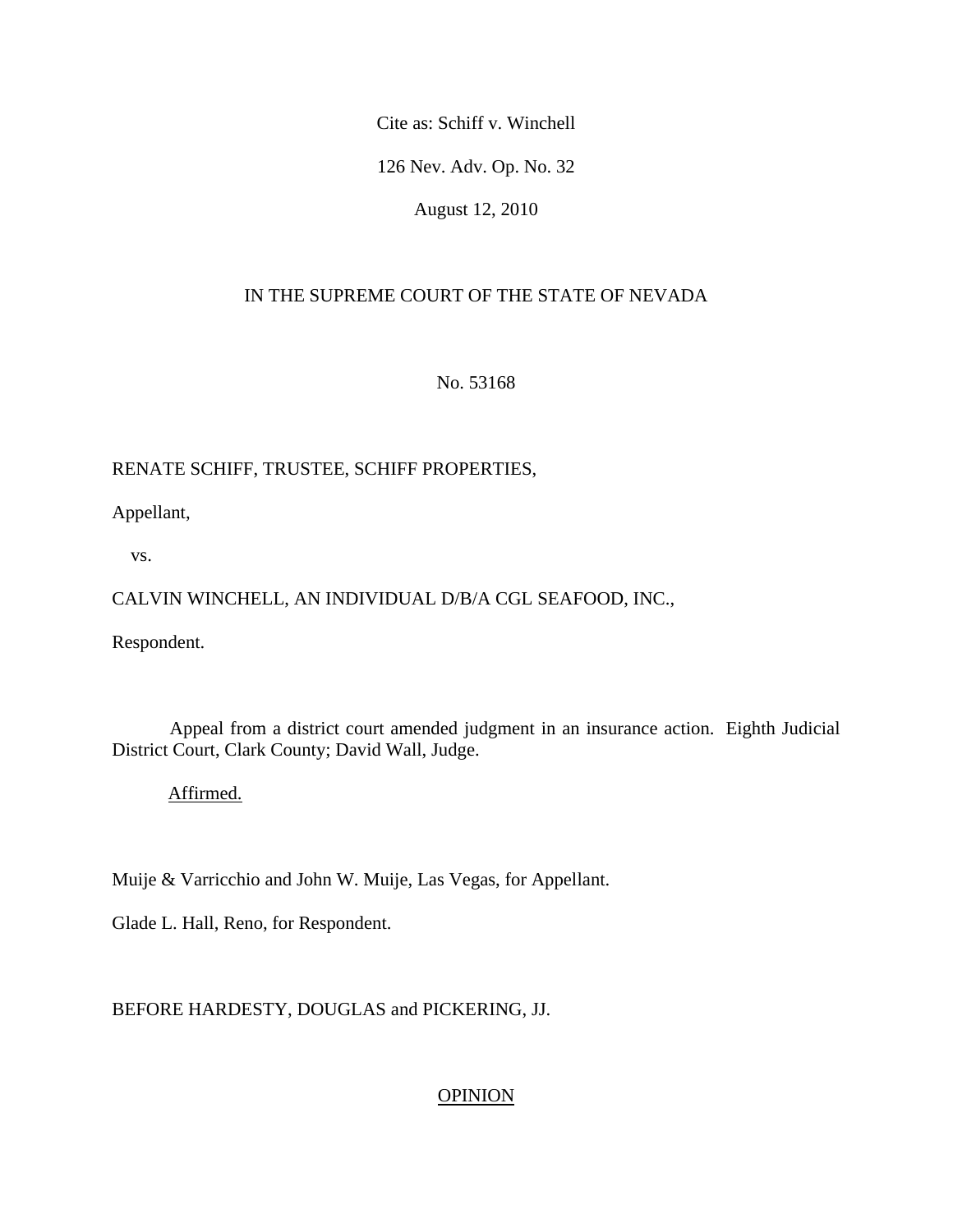#### By the Court, DOUGLAS, J.:

 In this appeal, we consider whether the district court erred in determining that the date of the original judgment on a jury verdict, rather than the date of an amended judgment entered on remand, was the appropriate date for determining the rate of prejudgment interest. We conclude that the district court did not err and that the appropriate date for determining prejudgment interest is the date the original judgment was entered.

#### FACTS

 The initial suit in this case involved a dispute between a commercial landlord and tenant. Respondent Calvin Winchell sued appellant Renate Schiff, as trustee of Schiff Properties, for conversion. The matter proceeded to trial and the jury found in Winchell's favor. On March 7, 2006, the district court entered a judgment against Schiff, awarding Winchell monetary damages. The judgment was appealed and this court issued an opinion on October 9, 2008, affirming in part, reversing in part, and remanding with instructions to offset Winchell's award of damages by the amount he recovered under his insurance policy. See Winchell v. Schiff, 124 Nev. 938, 193 P.3d 946 (2008). Pursuant to our instructions, the district court entered an amended judgment on December 9, 2008.

 During proceedings on remand, the parties presented arguments regarding which judgment date should be used to determine the rate of prejudgment interest. Schiff argued that December 9, 2008, the date the amended judgment on remand was entered, is the appropriate date for determining the prejudgment interest rate. Conversely, Winchell argued that March 7, 2006, "[t]he date the [original] judgment [was] entered[,] should be the date that prejudgment interest should be set."

 After hearing arguments from both parties, the district court determined that the proper date for determining the prejudgment interest rate was March 7, 2006, the date the original judgment was entered. This appeal followed.

#### DISCUSSION

 Schiff argues that the only appropriate judgment date for purposes of determining prejudgment interest is December 9, 2008. Schiff reasons that although the original judgment was entered pursuant to the jury verdict on March 7, 2006, the only time an accurate damage amount was conclusively determined was December 9, 2008. Schiff contends that since the damage amount was not conclusively determined and liquidated until the entry of the amended judgment after remand on December 9, 2008, the March 2006 date should not be the operative date for purposes of fixing the interest rate. Accordingly, Schiff asserts that this court should reverse the judgment as entered and direct the district court to enter a corrected judgment with interest set by the rate effective on the December 9, 2008, amended judgment date.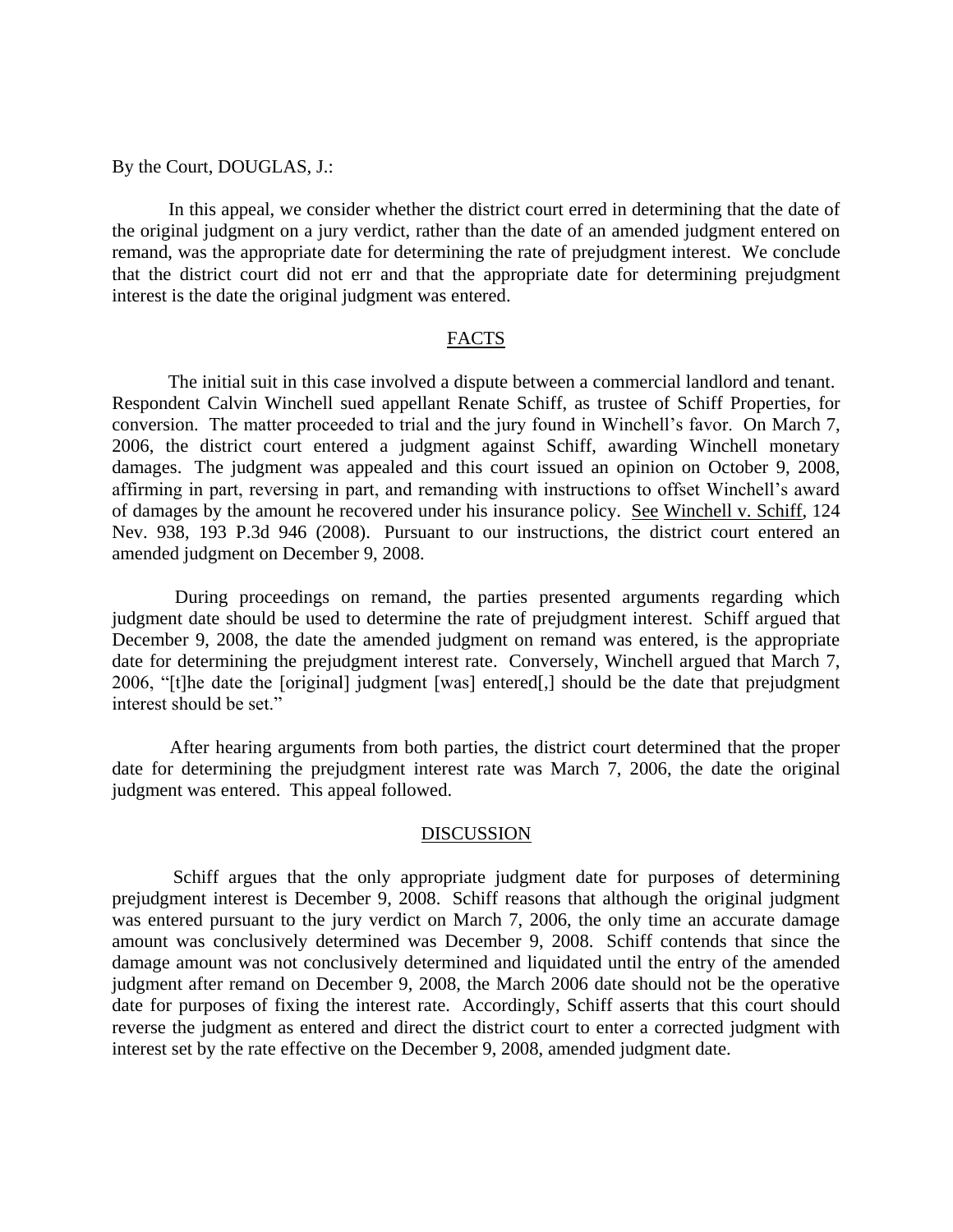Winchell counters that Lee v. Ball, 121 Nev. 391, 116 P.3d 64 (2005), clearly states that the appropriate interest rate for prejudgment interest is "the single rate in effect on the date of judgment." Id. at 396, 116 P.3d at 67. Winchell argues that public policy requires the effective interest rate be set on the date judgment is entered, rather than after an appeal has been settled, because the date judgment is entered is closer in time to the plaintiff's loss. Further, Winchell suggests that setting the interest rate after an appeal would provide an incentive for parties to pursue an appeal in hopes that the interest rates will decrease over the course of the appeal.

 Schiff responds by arguing that the unusual circumstance of a significant modification to a judgment in this case requires that the operative date for determining prejudgment interest be the date of entry of the amended judgment after remittitur. Accordingly, Schiff argues that "the date that a final undisputed, liquidated damage amount is established is the date that should control" the applicable interest rate, and therefore, December 9, 2008, is the operative date for determining the prejudgment interest rate in this case.

## Standard of review

"We review an award of prejudgment interest for error." Kerala Properties, Inc. v. Familian, 122 Nev. 601, 604, 137 P.3d 1146, 1148 (2006). Pursuant to NRS 17.130(1) prejudgment interest is awarded on judgments "for any debt, damages, or costs." Further, NRS 17.130(2) allows for the award of prejudgment interest, and provides that

When no rate of interest is provided by contract or otherwise by law, or specified in the judgment, the judgment draws interest from the time of service of the summons and complaint until satisfied, except for any amount representing future damages, which draws interest only from the time of the entry of the judgment until satisfied, at a rate equal to the prime rate at the largest bank in Nevada as ascertained by the Commissioner of Financial Institutions on January 1 or July 1, as the case may be, immediately preceding the date of judgment, plus 2 percent. The rate must be adjusted accordingly on each January 1 and July 1 thereafter until the judgment is satisfied.

This court has said that "until satisfied" in NRS 17.130(2) occurs upon the entry of the judgment in the district court.[1] Lee, 121 Nev. at 396, 116 P.3d at 67.

### Date of judgment

 We first look to statutory authority to determine which judgment date triggers the applicable interest rate. NRS 17.130(2) provides, in relevant part, that the interest rate to be applied to any prejudgment interest is the rate that is established "immediately preceding the date of judgment." In this appeal, the district court entered a judgment on the jury's verdict in March 2006 and the amended judgment upon remand was entered in December 2008. Under NRS 17.130(2)'s plain language, we have not previously been called upon to determine what judgment date applies when this court affirms in part, reverses in part, and remands the matter to the district court with instructions to offset a plaintiff's award. Thus, we turn to a Nevada rule governing a similar issue and caselaw from other states for guidance.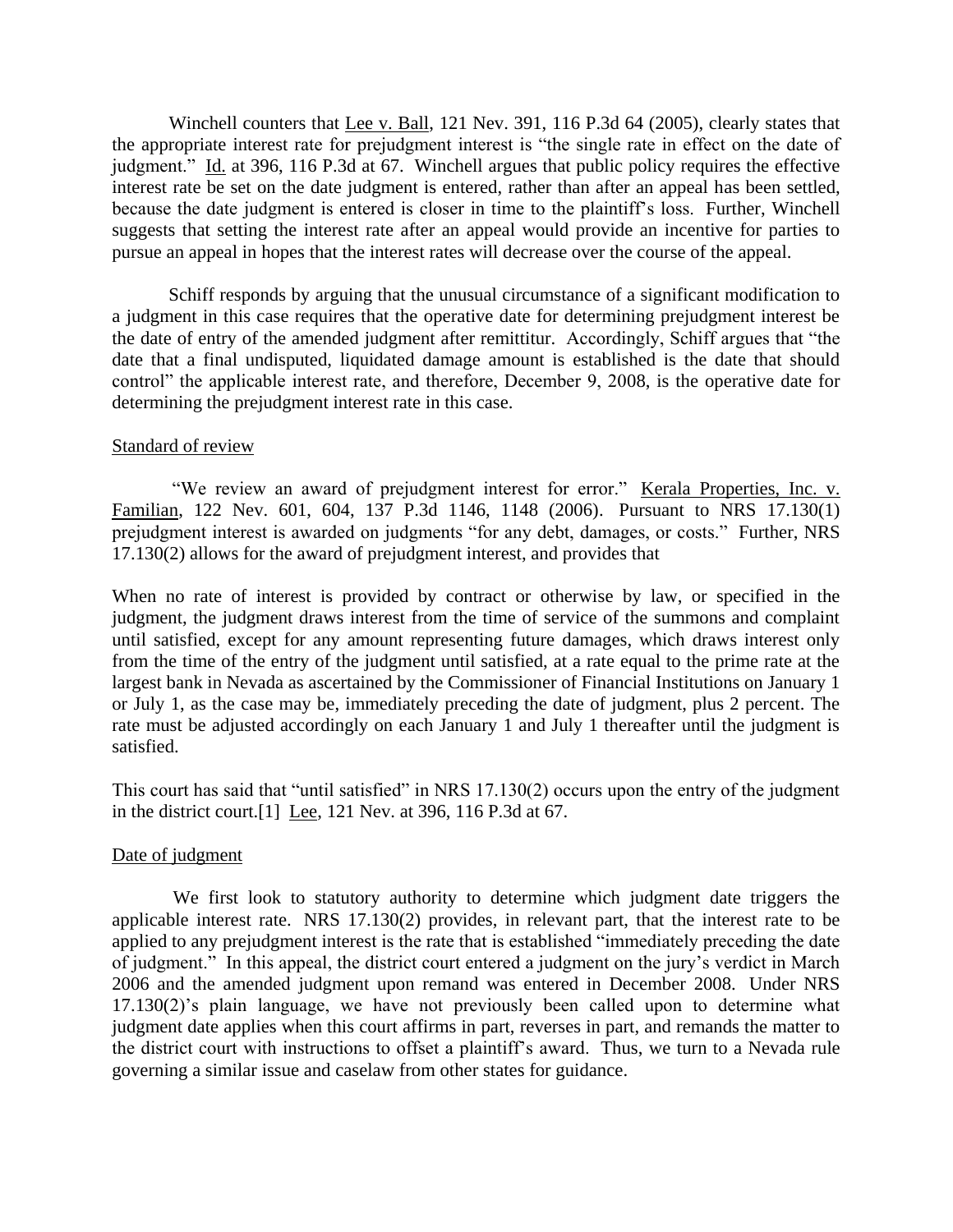NRAP 37 establishes the judgment date for purposes of the accrual of post-judgment interest when an appeal has been decided by this court. Logically, the judgment date is the same for purposes of determining the appropriate rate of prejudgment interest. Pursuant to NRAP 37(a), "[u]nless the law provides otherwise, if a money judgment in a civil case is affirmed, whatever interest is allowed by law is payable from the date when the district court's judgment was entered."

 Further, NRAP 37(b) states, "[i]f the court modifies or reverses a judgment with a direction that a money judgment be entered in the district court, the mandate must contain instructions about the allowance of interest." In our previous opinion, this court did not modify or reverse the judgment with a direction that a judgment for money be entered; we affirmed the judgment for money but remanded with instructions to offset Winchell's judgment by the amount he recovered under his insurance policy. Winchell, 124 Nev. at 949-50, 193 P.3d at 953- 54. This court has not previously made a determination as to whether a modification to the amount of a money judgment constitutes an affirmation or a reversal of the original judgment. We take the opportunity to do so now.

 In neighboring states, courts have determined that when a judgment is modified on appeal, the modification is treated as an affirmation of judgment and interest accrues from the date of entry of the original judgment. Pearson v. Schmitt, 492 P.2d 269, 270 (Or. 1971) ("The view as now taken by a majority of the states is that where a money award has been modified on appeal . . . then the interest on the award, as modified, should run from the date of original judgment."); L. R. James, Annotation, Date From Which Interest on Judgment Starts Running, as Affected by Modification of Amount of Judgment on Appeal, 4 A.L.R. 3d 1221 (1965 & Supp. 2010); Stockton Theatres, Inc. v. Palermo, 360 P.2d 76, 78 (Cal. 1961); Munoz v. City of Union City, 92 Cal. Rptr. 3d 527, 531 (Ct. App. 2009); Lakin v. Senco Products, Inc., 987 P.2d 476, 478 (Or. 1999); Brown v. David K. Richards & Co., 978 P.2d 470, 477 (Utah Ct. App. 1999); Fulle v. Boulevard Excavating, Inc., 610 P.2d 387, 389 (Wash. Ct. App. 1980). Each of these states considers any modification on appeal, whether upward or downward, as an affirmation of the original judgment. Stockton Theatres, 360 P.2d at 78; Munoz, 92 Cal. Rptr. 3d. at 531; Brown, 978 P.2d at 477; Lakin, 987 P.2d at 478; Fulle, 610 P.2d at 389. We adopt the same rationale for Nevada.

 Since this court effectively affirmed the original judgment in the prior appeal in this case, we conclude that the original date of the district court judgment should set the prejudgment interest rate as set forth in NRS 17.130(2). Accordingly, we affirm the amended judgment of the district court.

HARDESTY and PICKERING, JJ., concur.